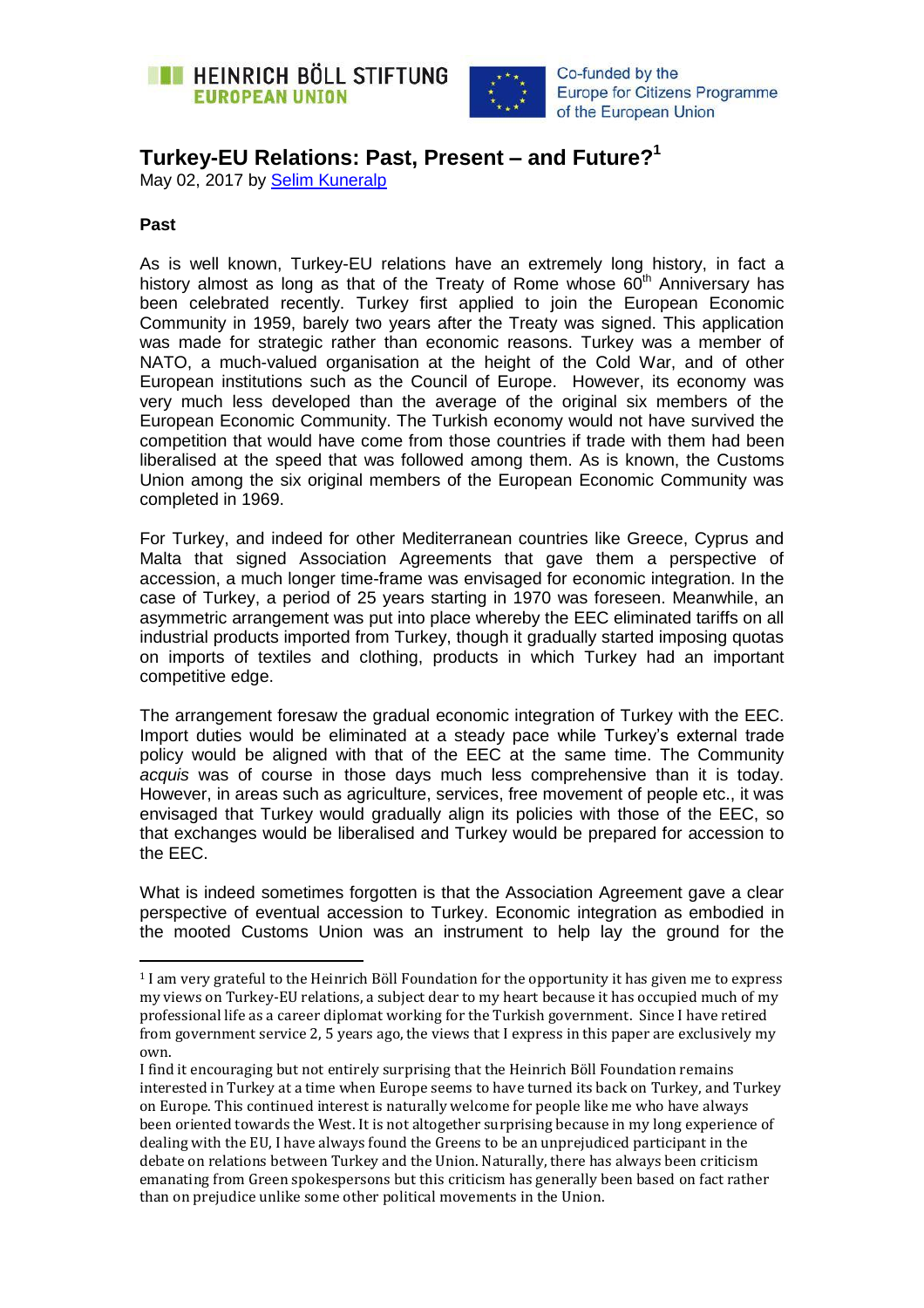realisation of that objective. The perspective of accession is naturally not unconditional. The initiative remained in the hands of the EEC which preserved the right to decide when those conditions were met. However, it is clear that the principle of accession had been adopted. It was no longer a question of 'if' but of 'when' this accession would occur.

Unfortunately, things did not develop as planned. In the first place, it has to be recognised that all the Turkish governments that succeeded each other sometimes very rapidly in the 1960s and 1970s failed to exploit the possibilities offered by the Association relationship. Instead of gradually preparing the country for economic integration with the EEC, they rejected the model contained in the association relationship. Liberalisation of trade was abandoned and overturned only two years after it started. The pretext for this was the oil shocks of the 1970s which hit Turkey particularly hard, in part because the governments of the day refused to take the required structural adjustment measures which most other countries adopted. It did not take observers in Brussels and the Member State capitals long to see how insincere the rulers of Turkey were in their quest for accession and start shirking their own commitments towards it.

To my mind, the main reason why Turkey refused to follow the gradual integration path laid out in the association agreement is because it simply did not share the motivation that had led the founding fathers of the EEC to create the Community. Turkey had remained neutral in World War II. It had experienced neither German occupation, nor liberation by US or Soviet armies. It did not see why it should pool its resources with those of the EEC in order to avoid another war on the continent of Europe. The nationalist reflexes whose excesses were rightly appreciated and fought by the post-war leadership in Europe remained very strong in Turkey both then and now because Turkey has not experienced the destruction that these reflexes have produced in 20<sup>th</sup> century Europe. Integration with Europe remained a distant objective to which lip-service was made whenever required but hardly any steps were taken to help reach that objective. The most influential actors on the domestic scene, politicians, bureaucrats, the military but also the business community looked at the objective of accession with suspicion and throughout that whole period, a lot of courage was required to keep the flame of integration with Europe burning. The various Cyprus crises of the 1960s and 1970s also helped feed a streak of anti-Western sentiment which has never been very far below the surface in Turkey throughout its existence.

It is also a fact that the political instability, punctuated by regular military coups every ten years also complicated the picture immensely throughout that period. Those coups provoked understandable reactions from Brussels and the Member States.

As a result, time was wasted throughout the first twenty five years of association with the EEC and its successors. By the late 1980s, hardly anything had been done in Turkey to prepare the country for the completion of the Customs Union scheduled for 1995. This might not have mattered too much were it not for the fact that under WTO rules the EC would have had to rescind the tariff preferences that it had started granting to Turkey in 1971. The elimination of those preferences would have spelt disaster for the Turkish economy that, under Prime Minister Özal, was reversing the protectionist policies of the previous decades and embarking on a programme of export-led growth for which the EC market was indispensable.

Özal, unlike his predecessors, was a man endowed with strategic vision who could see that the future for Turkey lay in Europe. Like the leaders of other countries that at that time and later would push for their countries' accession to the Union, he understood that the only way to break the cycle of military coups in Turkey was to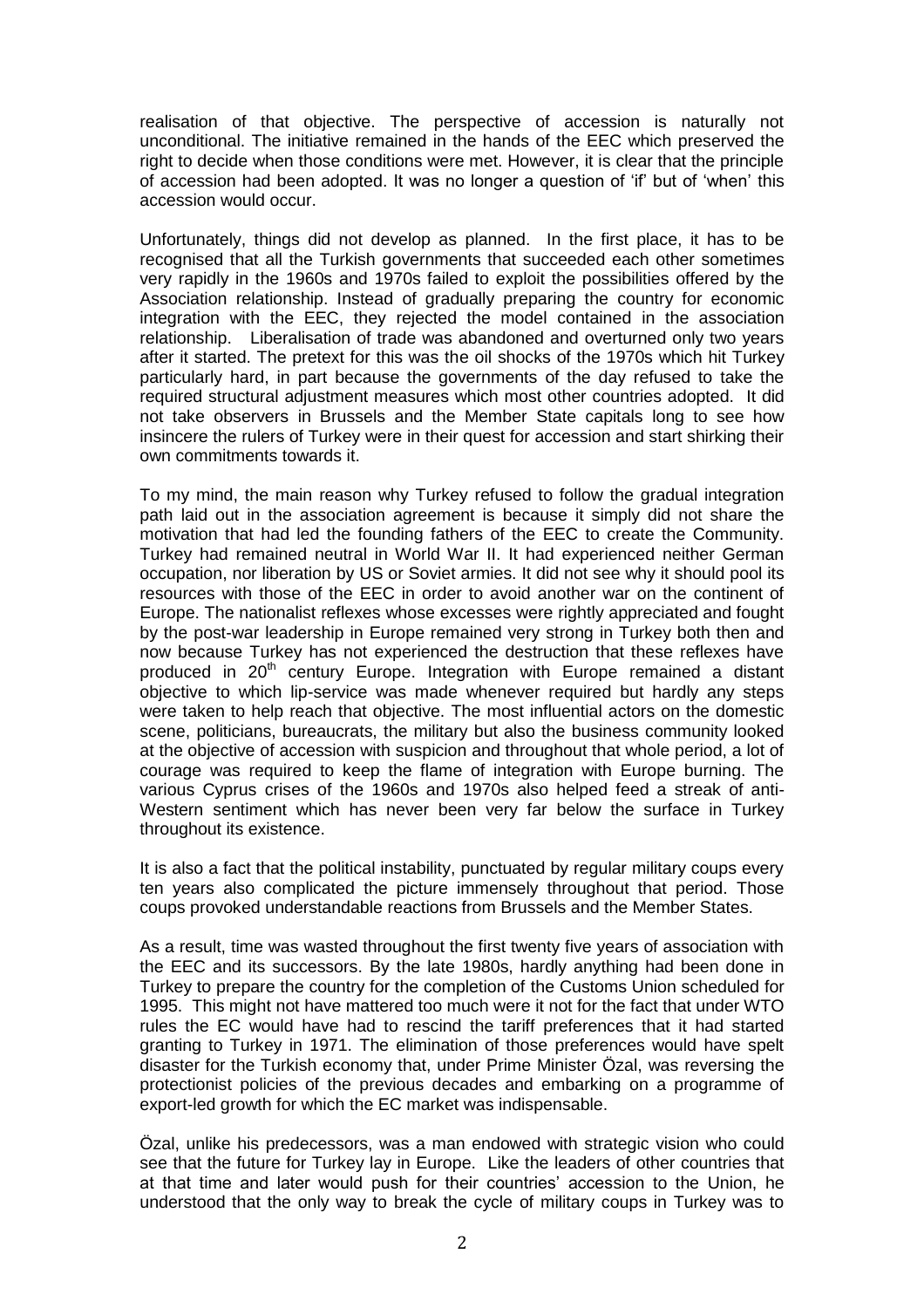push for accession and in so doing launch a process of unprecedented reforms. One of them was the right of individual appeal to the European Court of Human Rights that required many domestic political reforms. A *de facto* moratorium on the death penalty was also introduced at that time.

It so happens that the  $30<sup>th</sup>$  anniversary of Turkey's application to join the EU has been 'celebrated' a few weeks ago. As Turkish politicians never fail to recall, no other country has ever been kept waiting for accession so long. However, no other country has suffered from so many handicaps: a large, rapidly growing, relatively poor Muslim population, a persistently bad human rights record etc. and met so much prejudice from its supposed partners. At the best of times, an enormous amount of good will on both sides would have been needed to overcome these obstacles. Unfortunately, good will has been a rare commodity in EU-Turkey relations. Instead, mutual suspicions and accusations have been the norm except for relatively short periods.

Nevertheless, as is well known, the EU in its response to Turkey's 1987 application did not reject it out of hand but instead recalled the terms of the Association Agreement and pointed to the customs union which remained to be completed as a stepping stone for future things. Özal and his immediate successors had the good sense to accept the scenario. In the end, the job for which twenty five years had been originally envisaged, namely the alignment of Turkey's relevant legislation and trade regime on that of the EU, as well as the elimination of tariffs on imports from the EU was completed in just 3-4 years. This happened despite rear-guard action from much of Turkish industry which feared it would not survive the floods of imports that it thought would be released once trade between Turkey and the EU was liberalised.

In the end, Turkish industry survived and indeed thrived on the Customs Union. These days, much of Turkish industry is fully integrated with its EU counterpart. No branch of industry can be said to have suffered from the competition brought about by the Customs Union and no one seriously challenges the Customs Union on those grounds. More than twenty years after its completion, the Customs Union remains in force, despite the fact that it was envisaged as a jumping board for accession which is still very far from happening. Excepting Andorra and San Marino, Turkey remains today the only non-member country to have a fully functioning Customs Union with the EU. Indeed, no member of the EU ever had a customs union with it before accession.

## **Present**

The completion of the Customs Union in 1995 coincided with the acceleration of EU enlargement. In the space of about twenty years, the EU moved from a membership of twelve to twenty seven and then twenty eight. In the euphoria that followed the completion of the Customs Union in Turkey, it was impossible for Turkey to stand aside from this process. Obtaining candidate status and thereafter the opening of accession negotiations suddenly became the major objective of Turkish policy, both foreign and domestic. Clearly, at a time when countries some of which had not even existed on the map a few years previously were following an accelerated path to accession without too much attention being given to their level of preparedness, it would have been a major humiliation for Turkey to be set aside.

And indeed, this humiliation was meted on Turkey at the Luxembourg summit of December 1997 when twelve applicant countries were given candidate status, half of them starting accession negotiations immediately. Largely because of the hostile attitude taken by Christian Democrat leaders in some major EU countries, Turkey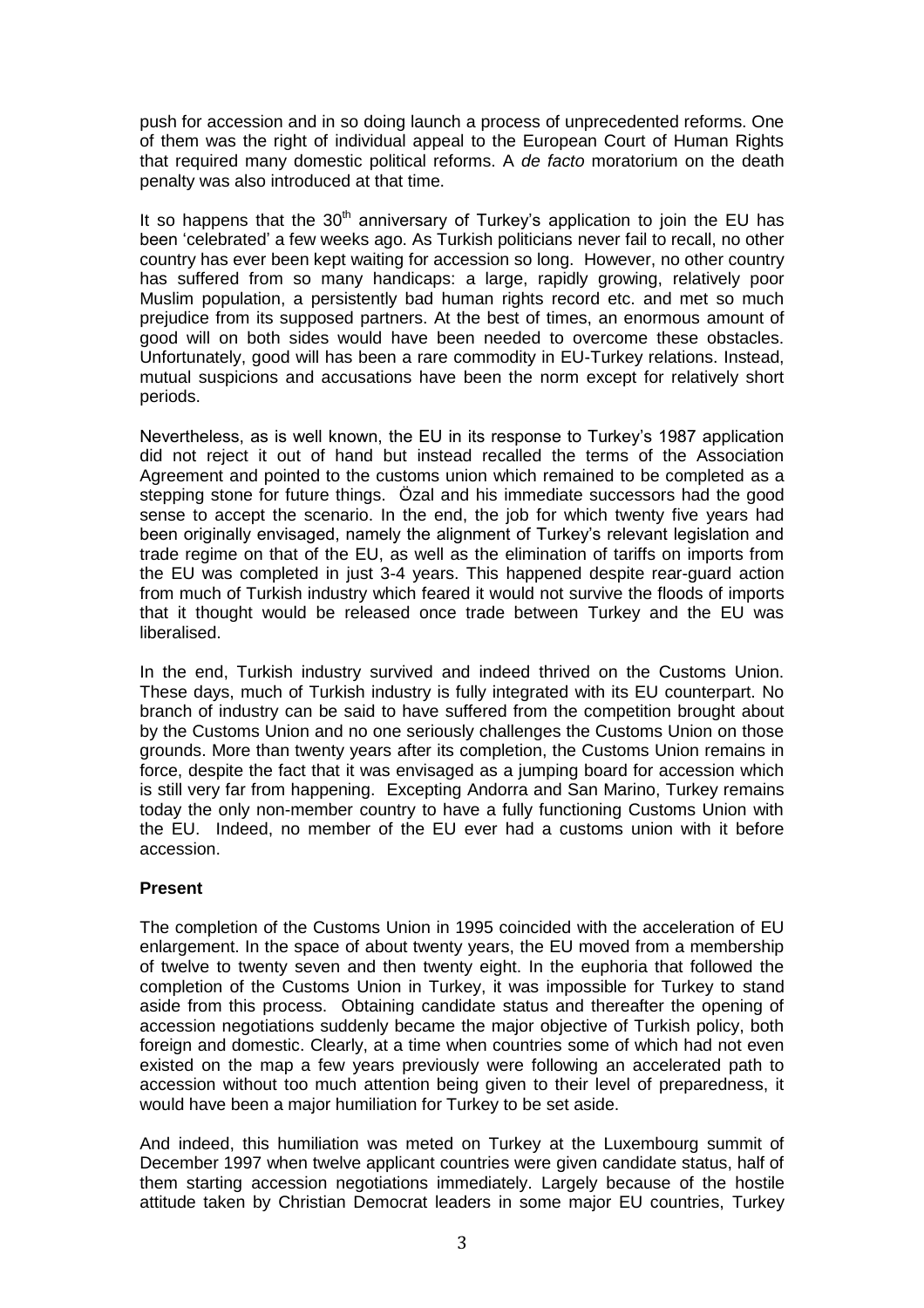was denied this status and was instead offered a separate and different path via a so-called 'European Strategy' devoid of perspective and content. Naturally, this unleashed a torrent of fury in Turkey which despite the end of the Cold War and before the start of the present instability in the Middle East, remained a valuable strategic partner. Soon enough, the EU reversed its Luxembourg decision and gave it the treasured candidate status at the Helsinki Council held in December 1999, exactly two years later.

By then, additional complications appeared on the scene. Throughout the 1980's and 1990's, Greece had followed a policy of blocking progress in relations between Turkey and the EU on the grounds that its own problems with Turkey had to be settled to its satisfaction before it would allow such progress to occur. This did not matter so much at a time when relations were frozen owing to military coups or political instability. Fortunately, Greece abandoned this policy at the time when relations with Turkey were warming and political reforms were introduced with the perspective of candidate status. Naturally, Greece understood that there was a better chance of containing bilateral problems with Turkey if relations between it and the EU were normalised. As a result, while the climate between Greece and Turkey improved markedly after 2000 and Greece ceased to be an obstacle to relations between Turkey and the EU, another such obstacle rapidly appeared on the scene, namely Cyprus.

Some in Turkey have assumed that there was a *quid pro quo* between Turkey and the EU and that the former gave its assent to the initiation of accession negotiations with Cyprus in exchange for the completion of the Customs Union. However, as explained by the then President of the Council to his Turkish counterpart, as nonmember countries at the time neither Turkey nor Cyprus had the possibility of blocking decisions that concerned the other. However, Greece as a member country was able to block enlargement to eastern Europe, an extremely important strategic objective for east but also west Europeans in the years that immediately followed the collapse of the Soviet Union and the end of the Cold War. Despite the fact that Cyprus is a divided island policed by the United Nations, with one third of its territory beyond the control of its government which is not recognised by Turkey, the island has been admitted into the Union with the fiction that its northern part is also included in the Union but that the EU *acquis* is temporarily not applied there. Many people in the EU today will acknowledge that admitting the island before a settlement was found to the Cyprus problem was a mistake. Unfortunately, it is a mistake that cannot be undone.

The leaders of the EU probably hoped that the perspective of accession would encourage the parties to the Cyprus problem to find a solution to it. One might argue that a time when multinational states all around were breaking up into their separate national components, it was fruitless to force two communities separated by language, culture and religion to reunite after several decades of separation. The fact is that the international community was then and appears still to be unprepared to accept partition of the island. Half-hearted attempts were made to reach a settlement in parallel to the progress made in the accession negotiations from which the Turkish Cypriots were excluded as the EU recognised the Greek Cypriots government as the only legitimate authority on the island. The Turkish Cypriot leadership of the time was not interested in a settlement on the terms that were available. Turkey was ruled at the time by a disparate coalition only united by mistrust of the West. Prime Minister Ecevit was further weakened by serious health problems. The economy was going through an extremely grave crisis that prevented the government from taking unpopular foreign policy decisions, even if it had wanted to do so. The establishment, namely the military and civilian bureaucracies were opposed to any territorial concessions on the island without which a settlement was and remains impossible.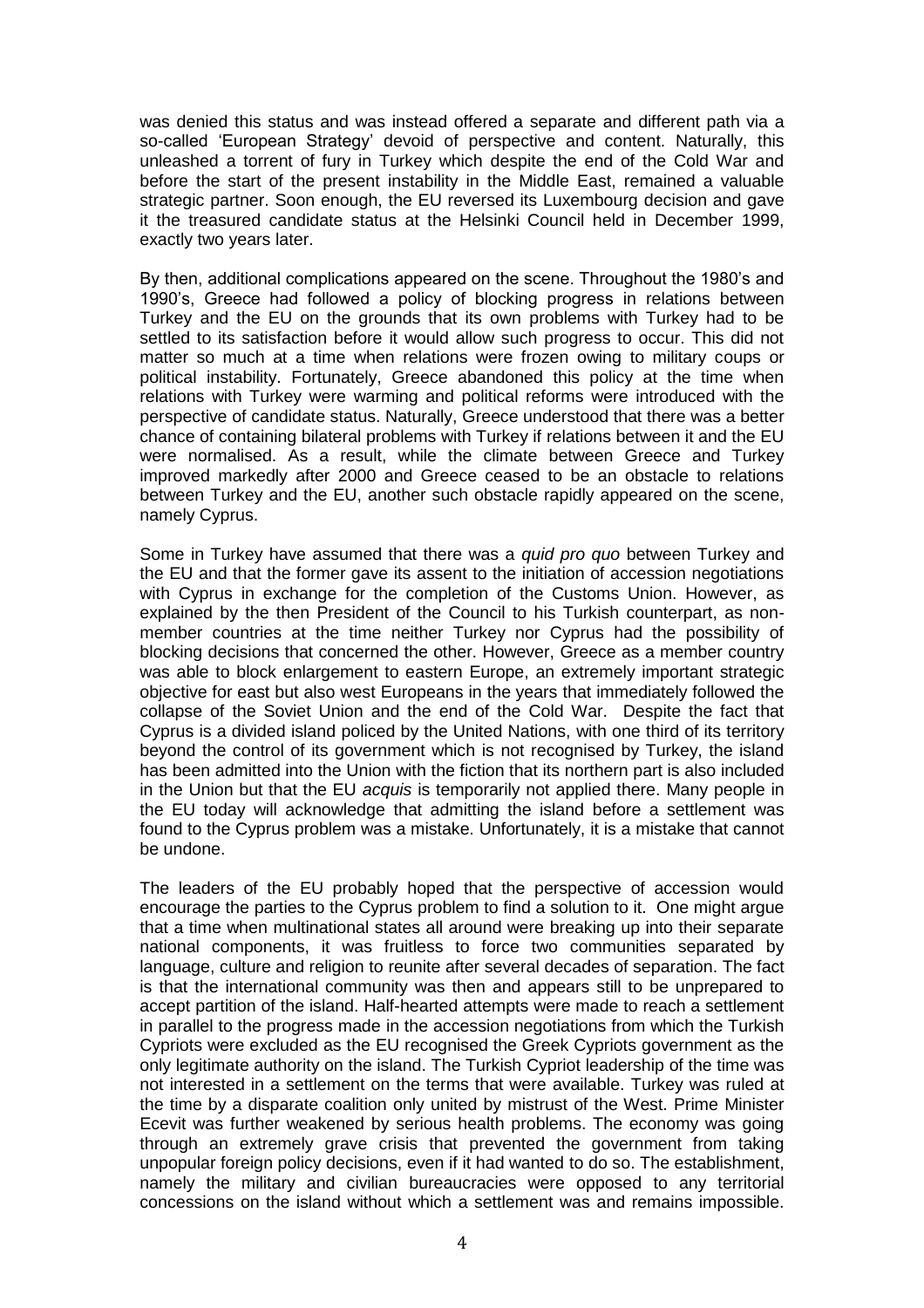The Greek Cypriots themselves did not appear particularly interested in a settlement which would have required them to share power with the Turkish Cypriots, after having enjoyed the exclusive right to speak for the island over a period of several decades.

By the time the government of Mr Ecevit was replaced by one led by Mr Erdogan at the end of 2002, the accession negotiations of Cyprus were almost completed. The new Turkish government was prepared to move on Cyprus despite opposition from the establishment that it did not yet control. However, it was too late. Had the Annan Plan put to a referendum in April 2004 been ready before the Accession Treaty had been finalised, it would have been incorporated into the Treaty and the Greek Cypriots would have been unable to reject it as this would have meant rejection of the Accession Treaty and thereby of membership of the EU.

By 2004, membership of the EU was guaranteed for Cyprus as the Treaty was being ratified by existing Member States, a sign of political support for the Greek Cypriot leadership. Once ratification of the Treaty was ensured, there was no incentive for the Greek Cypriots to seek a settlement. They therefore promptly rejected the Annan Plan in a referendum held just before accession happened. The Turkish Cypriots themselves accepted the Plan in a separate referendum held on the same day.

Despite these inauspicious beginnings, the government of Mr Erdogan took the perspective of accession to the EU seriously, at least at first. As the leader of the party that had won the November 2002 elections and despite being prevented from being elected to parliament by a prison sentence that he had served several years earlier, Mr Erdogan embarked on a lightning tour of the then fifteen members of the EU, an unprecedented initiative. In most countries he was received with open arms as a dynamic and forward-looking leader who had succeeded the physically and politically weak Ecevit whose party only collected about 1% of the votes at the same elections.

The new government was therefore encouraged by the sincere welcome it had received in EU countries to proceed on the path of reform and meeting the political criteria needed for accession negotiations to start. Among the many reforms adopted at the time, such as abolition of the death penalty, modernisation of the Civil and Criminal Codes etc, was a longstanding demand of the EU, namely the imposition of civilian control over the military. Naturally, this was a demand that matched the government's own priorities since it could not consolidate its power without sidelining the military which had been able to overrule civilian governments on many occasions in the previous forty years.

The fact is that the assumption of power by the AKP in 2002 marked a real social revolution, much more than the proclamation of the Republic in 1923. The early leaders of the Republic came from the same background as the ruling class of the late Ottoman Empire. They looked at the West as a source of inspiration for their reforms and despised the East, and particularly Islam which they saw as a backward religion. They considered that they knew better than the people what was good for them. Unfortunately, the people had other views and rejected the model imposed on them whenever the opportunity arose. The first opportunity had arisen at the first free elections that Turkey had known, namely in 1950. The existing regime was swept aside to be replaced by a conservative, more religious-oriented elite. Nevertheless, even that political leadership came from the same urban elite as the people it had replaced.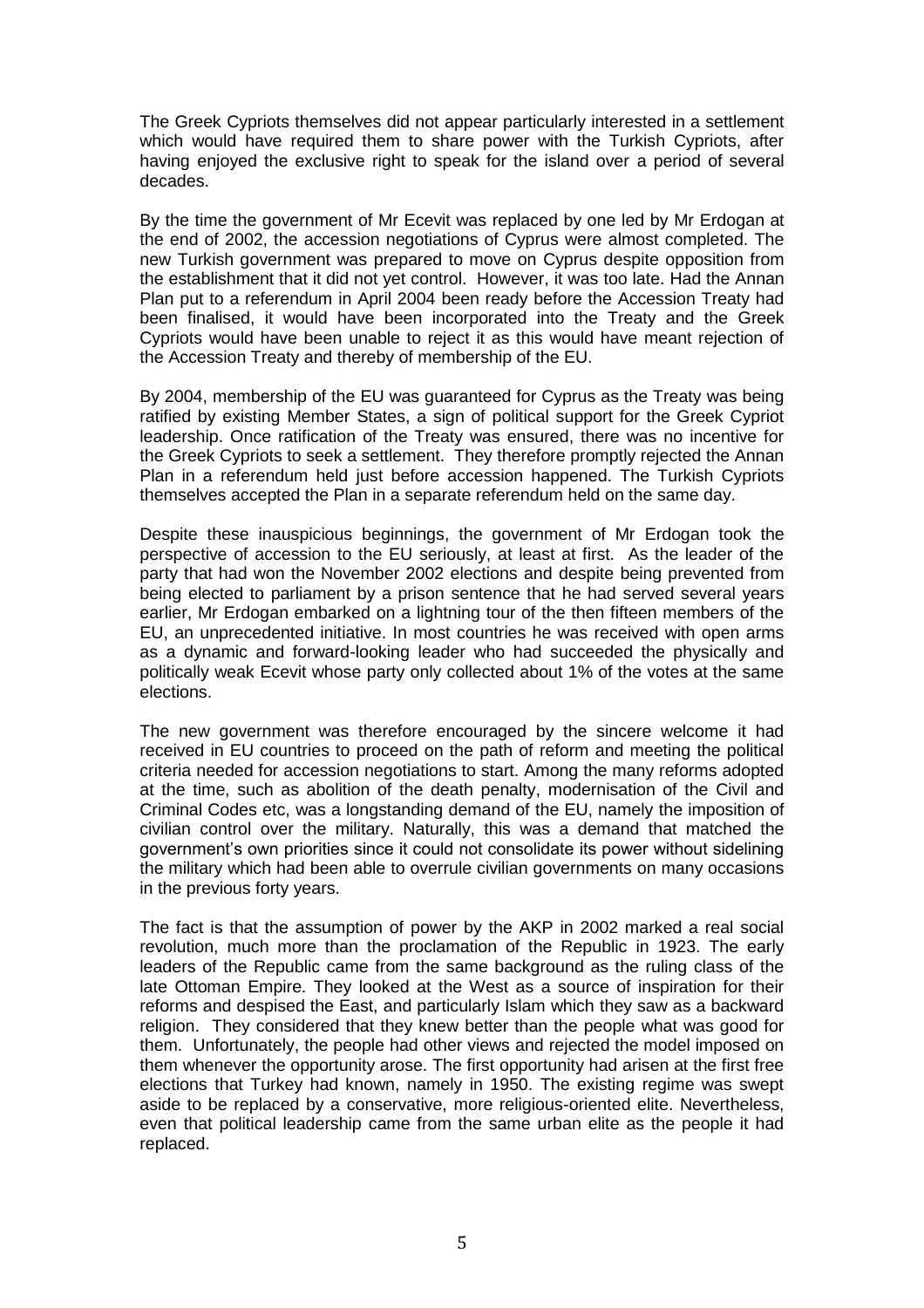This interlude did not last much and the military came back with a vengeance in the coup of 1960 and introduced a power-sharing arrangement which lasted until the AKP came to power.

The social and educational background of the AKP leadership is very different from that of its predecessors. Unlike the previous elites, they have their roots in Anatolia, have been educated in religious establishments and are openly devout in a manner that is totally unprecedented as far as the ruling elites of Turkey are concerned. Their orientation is much less to Western culture but they share with their predecessors a suspicion of Western motives and policies related to Turkey. Indeed, anyone talking to Turks or following Turkish media will see that this is a common trait of the average Turk for whom World War I and its aftermath seem to have happened just yesterday.

Nevertheless, it is undeniable that the AKP government in its first years made serious efforts to align on EU standards. It was rewarded with the opening of accession negotiations in 2005, a development that was received with elation by the Turkish nation. The economy had also recovered from the 2001 crisis, thanks to the fact that the AKP government pursued the structural adjustment reforms introduced during the crisis.

Unfortunately, this honeymoon did not last. As a requirement of the initiation of accession negotiations, the government had had to agree not to discriminate among the members of the EU. This was a promise that was politically impossible to keep in the absence of a settlement in Cyprus. During the period that had followed the 1974 Turkish intervention on the island, all sorts of restrictions, on trade, maritime and air transport etc had been imposed on Cyprus. Dismantling them in the absence of an agreed settlement would have been impossible to explain to Turkish public opinion which still felt very strongly about Cyprus.

In the event, making progress in the accession negotiations became increasingly difficult since the opening and closing of chapters required unanimity. Cyprus was able to block progress by vetoing such decisions. However, it was not alone in these efforts. France, under President Sarkozy, openly voiced opposition to Turkey's accession to the EU. Mrs Merkel was less vocal but equally sceptical. A 'privileged partnership' was mooted for Turkey as an alternative to accession. Because Turkey rejected it out of hand, it has never been possible to ascertain what this partnership might have entailed. It is doubtful that its proponents had given much thought to its possible contents.

Concurrently, and under pressure from Mr Sarkozy and Mrs Merkel, the EU took the fateful and mistaken decision to stop inviting the leaders of candidate countries to the bi-annual summits to which they had been accustomed. This was taken as a personal slight by Mr Erdogan and deprived the EU from a useful instrument for passing on discreetly unpleasant messages whenever required. It also removed from Mr Erdogan the pressure of having to present every six months a report on the reforms that he had been pursuing to align the country on EU standards.

Almost twelve years after accession negotiations started, only one chapter has been closed and barely half have been opened. Contrast this with Croatia which started accession negotiations at the same time as Turkey and has been a member of the Union since July 2013. Only Macedonia which became a candidate at the time of the opening of accession negotiations with Turkey were opened, is in a worse situation than Turkey since it has been unable to start negotiations owing to the opposition of Greece.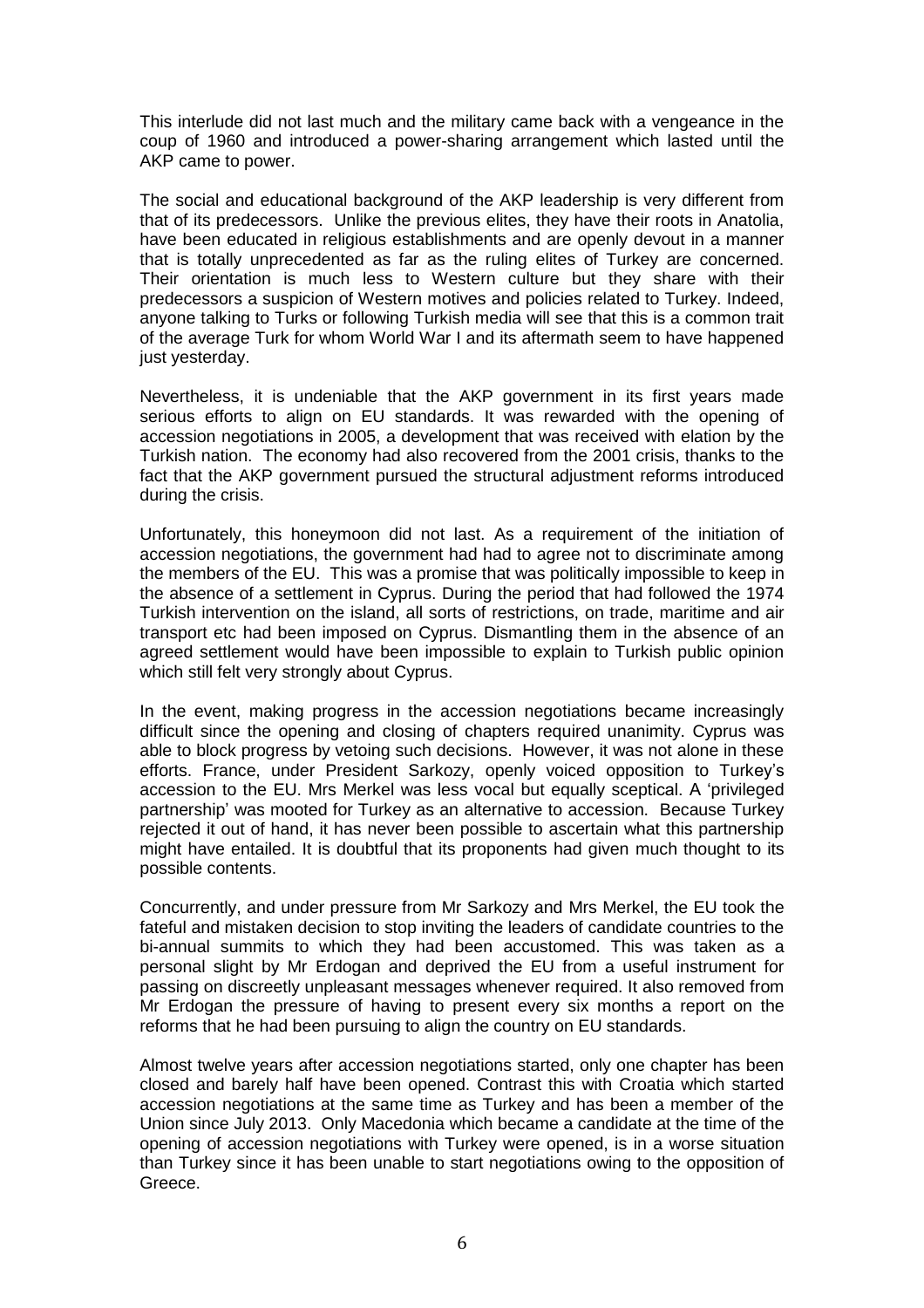It is unlikely that the situation will change in the foreseeable future. If anything, it is likely to deteriorate. As the EU has lost its leverage over Turkey with the effective freezing of accession negotiations, Turkey itself has increasingly distanced itself from the EU and the values that it embodies. It is unclear whether the AKP has come to power because the majority of Turks is deeply conservative and devout, or whether Turkish society has become more conservative and devout after almost fifteen years of unprecedented and unbroken rule by a political party that openly espouses religious values. The fact is that is becoming increasingly difficult to argue that Turkey would fit into the EU.

Naturally, the estrangement between Turkey and the EU is also partly due to developments in the EU itself. Enlargement is no longer seen as the standard solution to all the problems affecting the continent. European values are openly flouted in several member countries. Intolerance and prejudice are on the rise even in the original members of the Union. Islamophobia has fed on the spectacular and murderous terrorist attacks that have regrettably struck several European cities, including in Turkey. Because these terrorists claim to act in the name of Islam, it is difficult for the general public to dissociate them from their religion.

## **Future**

However, the EU and Turkey cannot turn their backs on each other completely. Apart from an intense economic and trade relationship, the two parties share common interests in the Middle East. The agreement concluded in March 2016 whereby Turkey would stem the flow of refugees and migrants over its territory into the EU, in exchange for material help, the normalisation of relations, including the resumption of accession negotiations, and the lifting of the humiliating and largely redundant visa requirement for Turkish nationals, has not been properly implemented. However, it showed that the two parties had the necessary willpower to address common problems jointly. Despite lack of full implementation of the agreement, the Turkish government has not acted on its threat to reopen its borders to migrants wishing to move on to EU countries.

A more structured relationship is unlikely. Accession negotiations are not going to resume in the foreseeable future. Indeed, it might easily be argued that since the attempted coup of last year, and the crackdown that has followed it, Turkey no longer fulfils the Copenhagen political criteria. However, acting on such a conclusion would not be meaningful because it would have no impact other than pushing Turkey even further away from the EU, surely not a development in the interest of the Union.

A Cyprus settlement might have had a positive effect by permitting the unblocking of chapters but despite intensive negotiations, it has not been possible to reach it. A majority of people on both sides of the island and the governments of Greece and Turkey appear to be unwilling to make the mutual concessions which a settlement would require. Indeed, it is likely that pressures in Turkey for annexation of the North will surface if the negotiations are perceived to have broken down irremediably. It is difficult to imagine the EU remaining indifferent to the annexation of part of the territory of one of its member states, partly because of the example that this would set for others. However, it is equally difficult to imagine what sanction the EU could adopt in such an eventuality that would not damage its own interests more than those of Turkey.

Relations with Greece have also started to deteriorate since the EU has lost its leverage over Turkey after the freezing of accession negotiations. Disputes over rocks in the Aegean Sea that had been pushed under the carpet after the initiation of accession negotiations in 2005 have now been resuscitated, perhaps because